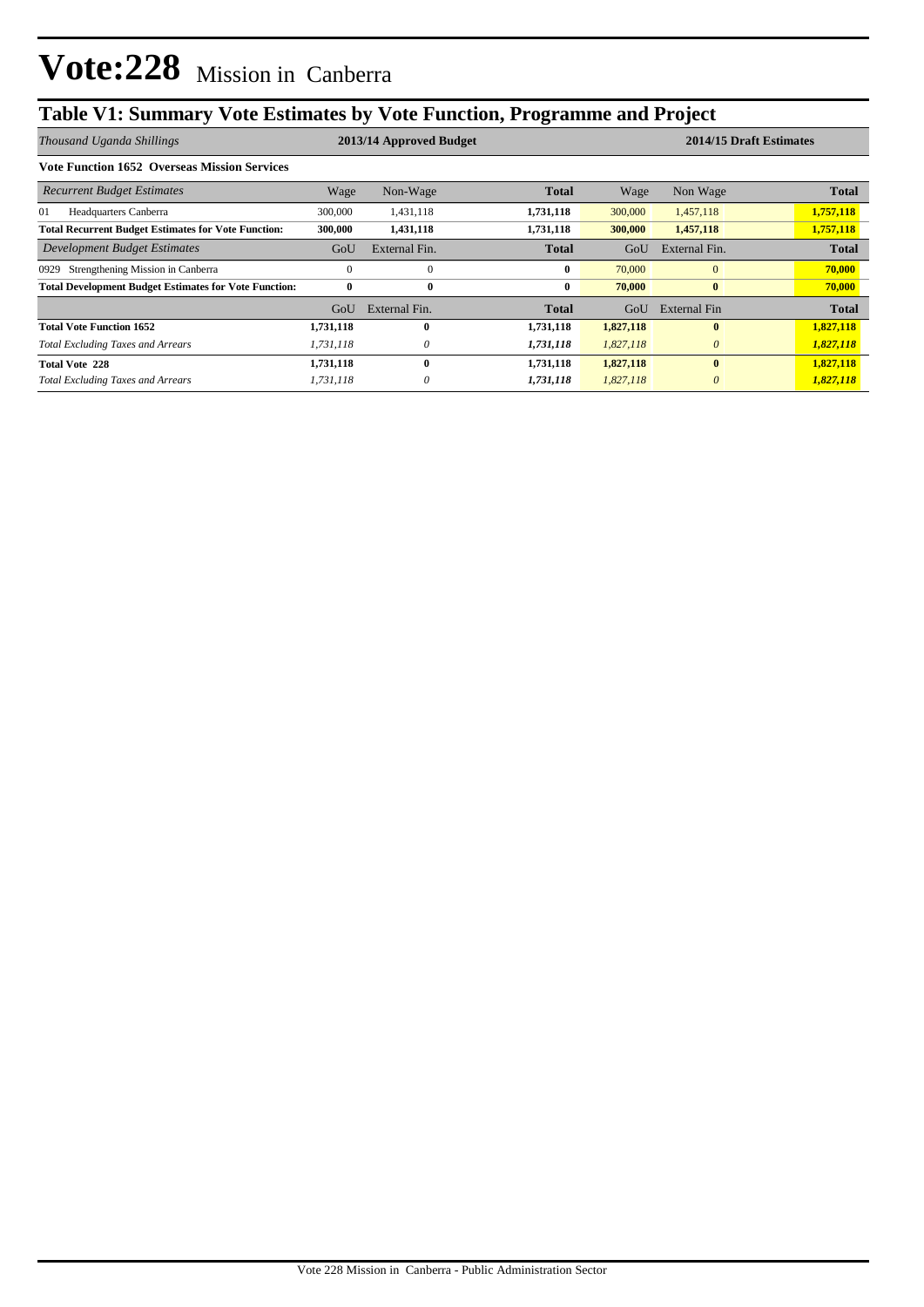# **Vote:228** Mission in Canberra

### **Table V2: Summary Vote Estimates by Item**

| Thousand Uganda Shillings                                | 2013/14 Approved Budget |                       | 2014/15 Draft Estimates |              |                       |              |
|----------------------------------------------------------|-------------------------|-----------------------|-------------------------|--------------|-----------------------|--------------|
|                                                          | GoU                     | External Fin.         | <b>Total</b>            |              | GoU External Fin.     | <b>Total</b> |
| <b>Employees, Goods and Services (Outputs Provided)</b>  | 1,731,118               | 0                     | 1,731,118               | 1,757,118    | $\theta$              | 1,757,118    |
| 211103 Allowances                                        | 576,000                 | $\mathbf{0}$          | 576,000                 | 602,000      | $\mathbf{0}$          | 602,000      |
| 211105 Missions staff salaries                           | 300,000                 | $\mathbf{0}$          | 300,000                 | 300,000      | $\mathbf{0}$          | 300,000      |
| 212101 Social Security Contributions                     | 21,751                  | $\mathbf{0}$          | 21,751                  | $\mathbf{0}$ | $\overline{0}$        | $\bf{0}$     |
| 212201 Social Security Contributions                     | $\Omega$                | $\Omega$              | $\boldsymbol{0}$        | 21,751       | $\mathbf{0}$          | 21,751       |
| 213001 Medical expenses (To employees)                   | 20,000                  | $\Omega$              | 20,000                  | 20,000       | $\mathbf{0}$          | 20,000       |
| 221001 Advertising and Public Relations                  | 5,000                   | $\Omega$              | 5,000                   | 5,000        | $\mathbf{0}$          | 5,000        |
| 221007 Books, Periodicals & Newspapers                   | 1,000                   | $\mathbf{0}$          | 1,000                   | 1,000        | $\overline{0}$        | 1,000        |
| 221008 Computer supplies and Information Technology (IT) | 1,000                   | $\Omega$              | 1,000                   | 1,000        | $\mathbf{0}$          | 1,000        |
| 221009 Welfare and Entertainment                         | 5,000                   | $\Omega$              | 5,000                   | 5,000        | $\mathbf{0}$          | 5,000        |
| 221011 Printing, Stationery, Photocopying and Binding    | 15,000                  | 0                     | 15,000                  | 15,000       | $\mathbf{0}$          | 15,000       |
| 222001 Telecommunications                                | 20,000                  | $\mathbf{0}$          | 20,000                  | 20,000       | $\overline{0}$        | 20,000       |
| 222002 Postage and Courier                               | 1,000                   | $\mathbf{0}$          | 1,000                   | 1,000        | $\overline{0}$        | 1,000        |
| 222003 Information and communications technology (ICT)   | 1,000                   | $\mathbf{0}$          | 1,000                   | 1,000        | $\overline{0}$        | 1,000        |
| 223003 Rent – (Produced Assets) to private entities      | 578,000                 | 0                     | 578,000                 | 578,000      | $\mathbf{0}$          | 578,000      |
| 223004 Guard and Security services                       | 1,000                   | $\Omega$              | 1,000                   | 1,000        | $\mathbf{0}$          | 1,000        |
| 223005 Electricity                                       | 20,000                  | $\mathbf{0}$          | 20,000                  | 20,000       | $\bf{0}$              | 20,000       |
| 223006 Water                                             | 8,000                   | $\mathbf{0}$          | 8,000                   | 8,000        | $\mathbf{0}$          | 8,000        |
| 226001 Insurances                                        | 11,000                  | $\Omega$              | 11,000                  | 11,000       | $\mathbf{0}$          | 11,000       |
| 227001 Travel inland                                     | 16,000                  | $\mathbf{0}$          | 16,000                  | 16,000       | $\mathbf{0}$          | 16,000       |
| 227002 Travel abroad                                     | 20,117                  | $\Omega$              | 20,117                  | 20,117       | $\overline{0}$        | 20,117       |
| 227003 Carriage, Haulage, Freight and transport hire     | 85,000                  | $\mathbf{0}$          | 85,000                  | 85,000       | $\overline{0}$        | 85,000       |
| 227004 Fuel, Lubricants and Oils                         | 10,000                  | $\mathbf{0}$          | 10,000                  | 10,000       | $\overline{0}$        | 10,000       |
| 228002 Maintenance - Vehicles                            | 6,000                   | $\mathbf{0}$          | 6,000                   | 6,000        | $\overline{0}$        | 6,000        |
| 228003 Maintenance - Machinery, Equipment & Furniture    | 9,250                   | $\boldsymbol{0}$      | 9,250                   | 9,250        | $\mathbf{0}$          | 9,250        |
| <b>Investment</b> (Capital Purchases)                    | 0                       | $\boldsymbol{\theta}$ | 0                       | 70,000       | $\boldsymbol{\theta}$ | 70,000       |
| 231005 Machinery and equipment                           | $\Omega$                | $\boldsymbol{0}$      | $\boldsymbol{0}$        | 20,000       | $\mathbf{0}$          | 20,000       |
| 231006 Furniture and fittings (Depreciation)             | $\mathbf{0}$            | $\mathbf{0}$          | $\mathbf{0}$            | 50,000       | $\overline{0}$        | 50,000       |
| <b>Grand Total Vote 228</b>                              | 1,731,118               | $\bf{0}$              | 1,731,118               | 1,827,118    | $\bf{0}$              | 1,827,118    |
| <b>Total Excluding Taxes and Arrears</b>                 | 1,731,118               | $\boldsymbol{\theta}$ | 1,731,118               | 1,827,118    | $\theta$              | 1,827,118    |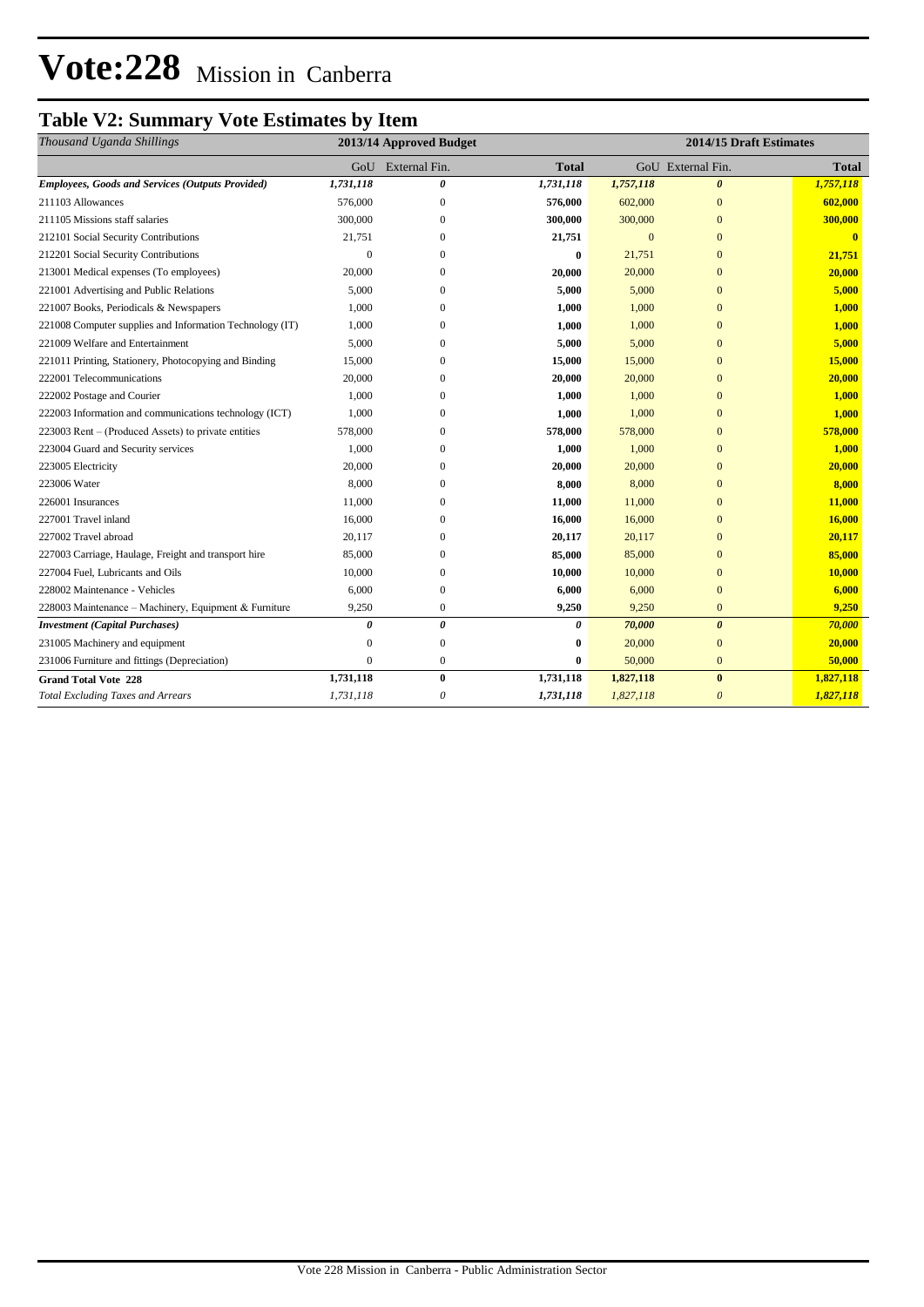# **Vote:228** Mission in Canberra

## **Table V3: Detailed Estimates by Vote Function, Cost Centre, Output and Item**

### *Vote Function 1652 Overseas Mission Services*

#### *Recurrent Budget Estimates*

#### **Programme 01 Headquarters Canberra**

| Thousand Uganda Shillings                                            |                  | 2013/14 Approved Budget<br>2014/15 Draft Estimates |              |                       |              |                         |
|----------------------------------------------------------------------|------------------|----------------------------------------------------|--------------|-----------------------|--------------|-------------------------|
| <b>Outputs Provided</b>                                              | Wage             | Non-Wage                                           | <b>Total</b> | Wage                  | Non Wage     | <b>Total</b>            |
| <b>Output:165201 Cooperation frameworks</b>                          |                  |                                                    |              |                       |              |                         |
| 211103 Allowances                                                    | $\boldsymbol{0}$ | 383,000                                            | 383,000      | $\mathbf{0}$          | 409,000      | 409,000                 |
| 211105 Missions staff salaries                                       | 300,000          | $\overline{0}$                                     | 300,000      | 300,000               | $\mathbf{0}$ | 300,000                 |
| 212101 Social Security Contributions                                 | $\boldsymbol{0}$ | 21,751                                             | 21,751       | $\mathbf{0}$          | $\mathbf{0}$ | $\overline{\mathbf{0}}$ |
| 212201 Social Security Contributions                                 | $\boldsymbol{0}$ | $\boldsymbol{0}$                                   | $\bf{0}$     | $\mathbf{0}$          | 21,751       | 21,751                  |
| 213001 Medical expenses (To employees)                               | $\overline{0}$   | 20,000                                             | 20,000       | $\mathbf{0}$          | 20,000       | 20,000                  |
| 221007 Books, Periodicals & Newspapers                               | $\bf{0}$         | 1,000                                              | 1,000        | $\mathbf{0}$          | 1,000        | 1,000                   |
| 221008 Computer supplies and Information Tec                         | $\mathbf{0}$     | 1,000                                              | 1,000        | $\overline{0}$        | 1,000        | 1,000                   |
| 221009 Welfare and Entertainment                                     | $\boldsymbol{0}$ | 5,000                                              | 5,000        | $\mathbf{0}$          | 5,000        | 5,000                   |
| 221011 Printing, Stationery, Photocopying and                        | $\boldsymbol{0}$ | 15,000                                             | 15,000       | $\mathbf{0}$          | 15,000       | 15,000                  |
| 222001 Telecommunications                                            | $\mathbf{0}$     | 20,000                                             | 20,000       | $\overline{0}$        | 20,000       | 20,000                  |
| 222002 Postage and Courier                                           | $\overline{0}$   | 1,000                                              | 1,000        | $\mathbf{0}$          | 1,000        | 1,000                   |
| 222003 Information and communications techn                          | $\boldsymbol{0}$ | 1,000                                              | 1,000        | $\mathbf{0}$          | 1,000        | 1,000                   |
| 223003 Rent – (Produced Assets) to private enti                      | $\mathbf{0}$     | 378,000                                            | 378,000      | $\mathbf{0}$          | 378,000      | 378,000                 |
| 223004 Guard and Security services                                   | $\bf{0}$         | 1,000                                              | 1,000        | $\bf{0}$              | 1,000        | 1,000                   |
| 226001 Insurances                                                    | $\mathbf{0}$     | 6,000                                              | 6,000        | $\overline{0}$        | 6,000        | 6,000                   |
| 227001 Travel inland                                                 | $\overline{0}$   | 16,000                                             | 16,000       | $\overline{0}$        | 16,000       | 16,000                  |
| 227002 Travel abroad                                                 | $\boldsymbol{0}$ | 20,117                                             | 20,117       | $\mathbf{0}$          | 20,117       | 20,117                  |
| 227003 Carriage, Haulage, Freight and transpor                       | $\overline{0}$   | 7,000                                              | 7,000        | $\overline{0}$        | 7,000        | 7,000                   |
| 228003 Maintenance – Machinery, Equipment                            | $\boldsymbol{0}$ | 9,250                                              | 9,250        | $\mathbf{0}$          | 9,250        | 9,250                   |
| Total Cost of Output 165201:                                         | 300,000          | 906,118                                            | 1,206,118    | 300,000               | 932,118      | 1,232,118               |
| <b>Output:165202 Consulars services</b>                              |                  |                                                    |              |                       |              |                         |
| 211103 Allowances                                                    | $\boldsymbol{0}$ | 160,000                                            | 160,000      | $\bf{0}$              | 160,000      | 160,000                 |
| 223003 Rent – (Produced Assets) to private enti                      | $\mathbf{0}$     | 200,000                                            | 200,000      | $\mathbf{0}$          | 200,000      | 200,000                 |
| 223005 Electricity                                                   | $\mathbf{0}$     | 20,000                                             | 20,000       | $\mathbf{0}$          | 20,000       | 20,000                  |
| 223006 Water                                                         | $\boldsymbol{0}$ | 8,000                                              | 8,000        | $\mathbf{0}$          | 8,000        | 8,000                   |
| 226001 Insurances                                                    | $\mathbf{0}$     | 5,000                                              | 5,000        | $\mathbf{0}$          | 5,000        | 5,000                   |
| 227004 Fuel, Lubricants and Oils                                     | $\boldsymbol{0}$ | 10,000                                             | 10,000       | $\mathbf{0}$          | 10,000       | 10,000                  |
| 228002 Maintenance - Vehicles                                        | $\overline{0}$   | 6,000                                              | 6,000        | $\boldsymbol{0}$      | 6,000        | 6,000                   |
| Total Cost of Output 165202:                                         | 0                | 409,000                                            | 409,000      | $\boldsymbol{\theta}$ | 409,000      | 409,000                 |
| Output:165204 Promotion of trade, tourism, education, and investment |                  |                                                    |              |                       |              |                         |
| 211103 Allowances                                                    | $\mathbf{0}$     | 33,000                                             | 33,000       | $\mathbf{0}$          | 33,000       | 33,000                  |
| 221001 Advertising and Public Relations                              | $\boldsymbol{0}$ | 5,000                                              | 5,000        | $\mathbf{0}$          | 5,000        | 5,000                   |
| 227003 Carriage, Haulage, Freight and transpor                       | $\boldsymbol{0}$ | 78,000                                             | 78,000       | $\boldsymbol{0}$      | 78,000       | 78,000                  |
| Total Cost of Output 165204:                                         | 0                | 116,000                                            | 116,000      | $\boldsymbol{\theta}$ | 116,000      | 116,000                 |
| <b>Total Cost of Outputs Provided</b>                                | 300,000          | 1,431,118                                          | 1,731,118    | 300,000               | 1,457,118    | 1,757,118               |
| <b>Total Programme 01</b>                                            | 300,000          | 1,431,118                                          | 1,731,118    | 300,000               | 1,457,118    | 1,757,118               |
| <b>Total Excluding Arrears</b>                                       | 300,000          | 1,431,118                                          | 1,731,118    | 300,000               | 1,457,118    | 1,757,118               |

*Development Budget Estimates*

#### **Project 0929 Strengthening Mission in Canberra**

| Thousand Uganda Shillings                                               | 2014/15 Draft Estimates<br>2013/14 Approved Budget |               |              |        |                       |              |  |  |
|-------------------------------------------------------------------------|----------------------------------------------------|---------------|--------------|--------|-----------------------|--------------|--|--|
| <b>Capital Purchases</b>                                                | GoU                                                | External Fin. | <b>Total</b> | GoU    | External Fin.         | <b>Total</b> |  |  |
| Output:165276 Purchase of Office and ICT Equipment, including Software  |                                                    |               |              |        |                       |              |  |  |
| 231005 Machinery and equipment                                          |                                                    |               | $\mathbf{0}$ | 20,000 | $\Omega$              | 20,000       |  |  |
| Total Cost of Output 165276:                                            | 0                                                  | 0             | 0            | 20,000 | $\theta$              | 20,000       |  |  |
| Output:165278 Purchase of Office and Residential Furniture and Fittings |                                                    |               |              |        |                       |              |  |  |
| 231006 Furniture and fittings (Depreciation)                            |                                                    | $\Omega$      | $\mathbf{0}$ | 50,000 | $\mathbf{0}$          | 50,000       |  |  |
| Total Cost of Output 165278:                                            | 0                                                  | 0             | 0            | 50,000 | $\boldsymbol{\theta}$ | 50,000       |  |  |
| <b>Total Cost of Capital Purchases</b>                                  | $\bf{0}$                                           | 0             | $\bf{0}$     | 70,000 | $\mathbf{0}$          | 70,000       |  |  |
| <b>Total Project 0929</b>                                               | 0                                                  | $\mathbf{0}$  | $\mathbf{0}$ | 70,000 | $\mathbf{0}$          | 70,000       |  |  |
| <b>Total Excluding Taxes and Arrears</b>                                | 0                                                  | 0             | 0            | 70,000 | 0                     | 70,000       |  |  |